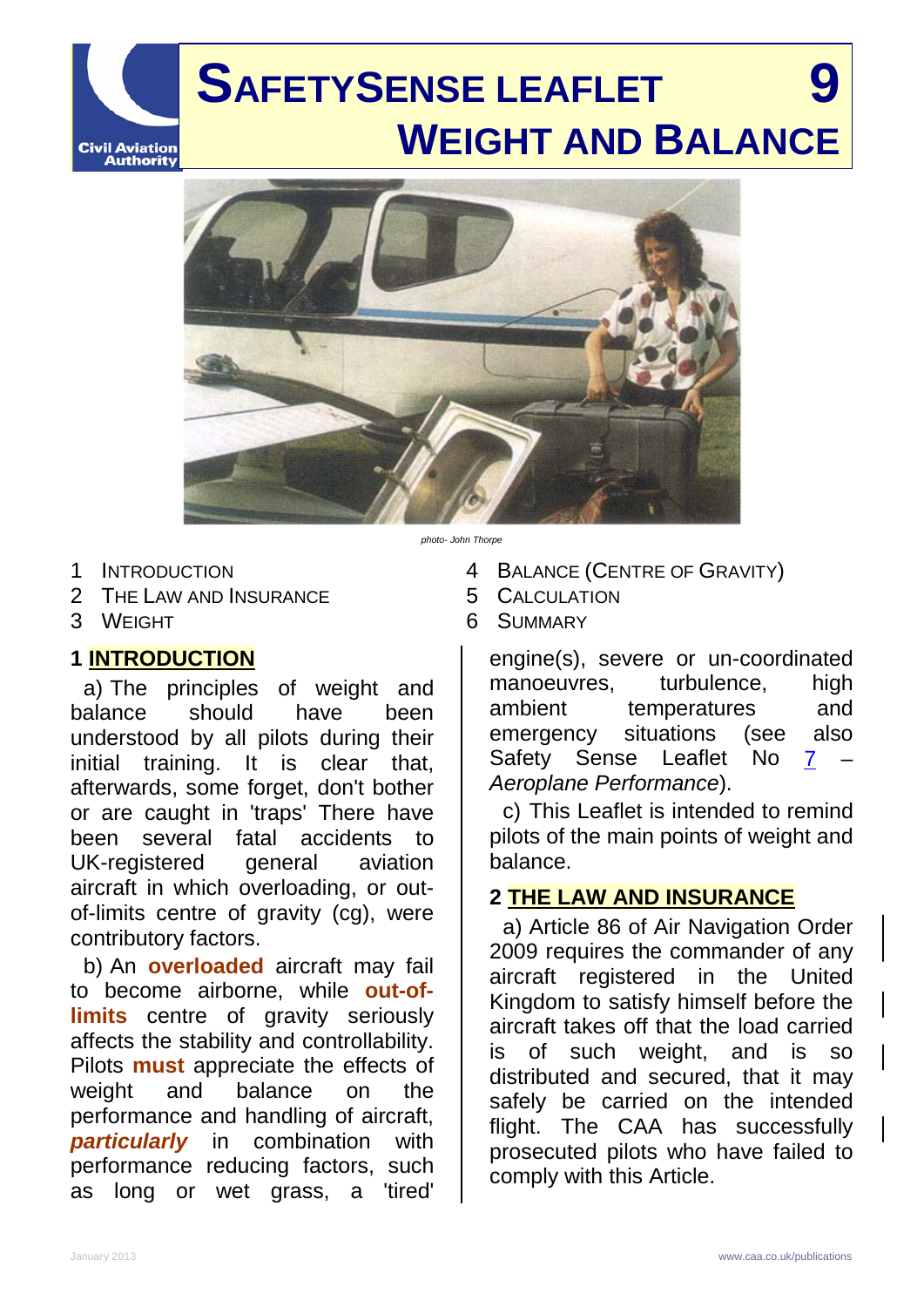b) In addition ANO 2009 Article 16 requires that all aircraft have a valid Certificate of Airworthiness or Permit to Fly. These documents, either directly, or by reference to a Flight Manual/Pilot's Operating Handbook, specify the weight and centre of gravity limits within which the aircraft must be operated. If these limitations are not observed, the pilot is failing to comply with a legal condition for the operation of his aircraft, thus insurers could reject any claim in the event of a mishap.

## **3 WEIGHT**

a) The effects of overloading include:



- reduced acceleration and increased take-off speed, requiring a longer take-off run and distance to clear a 50 ft obstacle;
- decreased angle of climb reducing obstacle clearance capability after take-off;
- higher take-off speeds imposing excessive loads on the landing gear, especially if the runway is rough;
- reduced ceiling and rate of climb;
- reduced range;
- impaired manoeuvrability;
- impaired controllability;
- increased stall speeds;
- increased landing speeds, requiring a longer runway;
- reduced braking effectiveness;
- reduced structural strength margins; and
- on twin-engined aircraft, failure to climb or maintain height on one engine.



*Photo – John Thorpe*

b) It **must** be realised that, with many four and six seat aircraft, it is **not** possible to fill all the seats, use the maximum baggage allowance, fill all the fuel tanks **and** remain within the approved weight and centre of gravity limits. You may have to reduce the number of passengers, baggage, or fuel load or possibly a combination of all three. Better that a passenger travels by bus or by train than in an ambulance!

c) The aircraft weight used in the example calculation in the Flight Manual/Pilot's Operating Handbook is for a **new** aircraft usually with little or no equipment. The weight and/or other data used in the example **MUST NOT** be used as the basis for operational weight and balance calculations. Whenever significant equipment is added a new empty weight and cg position must be provided for the Weight and Balance Schedule. This is the **only** valid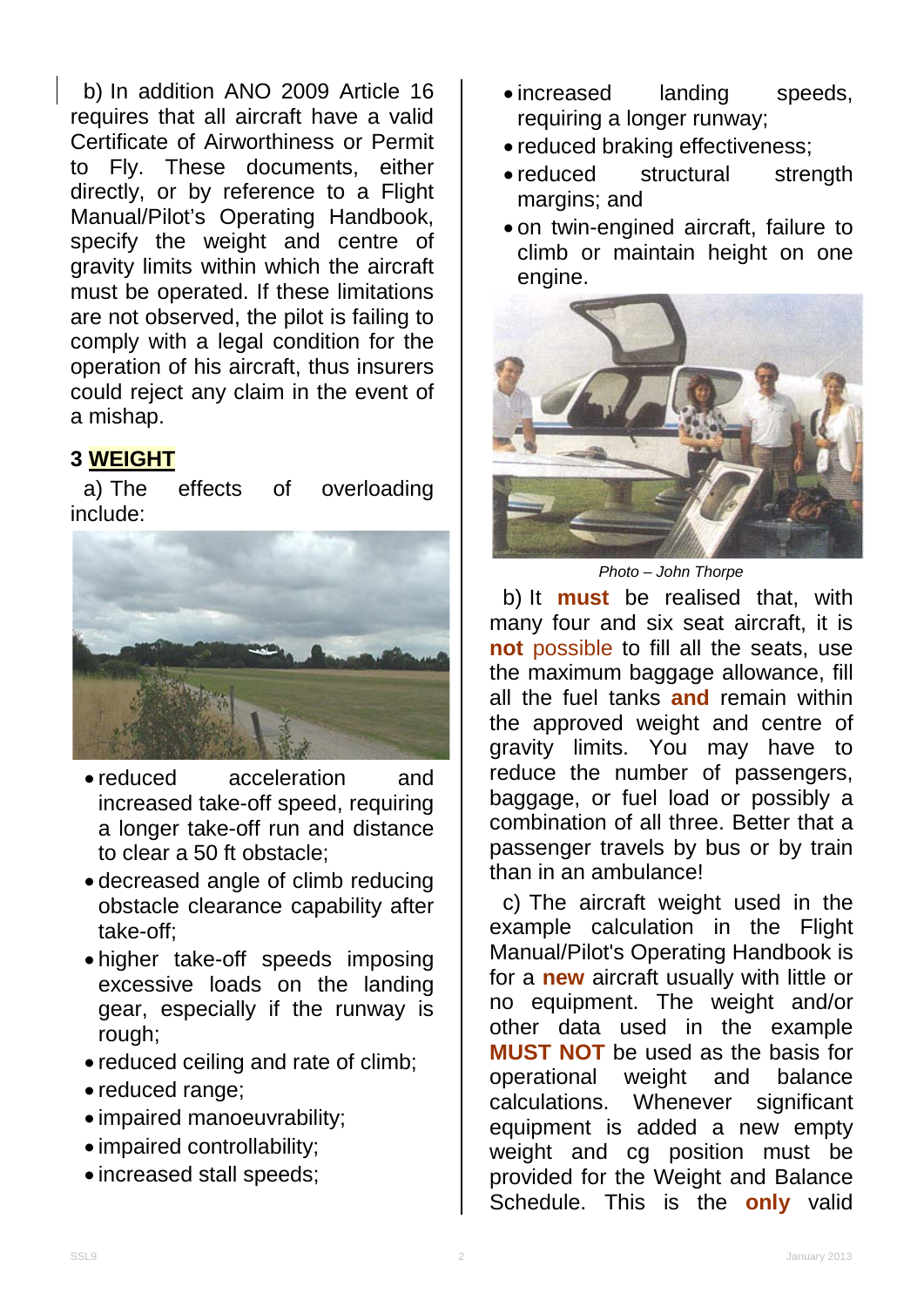source of data. You **must** use this actual equipped weight and be sure whether this includes such items as engine oil, fire extinguisher, first aid kit, life jackets, etc. The actual weight of a well-equipped single-engined aircraft can be as much as 170 lb (77 kg) greater than a basic aircraft – the invisible passenger! Periodic re-weighing of an aircraft is sensible – many owners have been surprised by the increase.



d) Estimating the weight of baggage can result in variations from half to double the correct weight. If there is a remote possibility of being close to the maximum take-off weight, you **must** weigh the baggage. (Pocket-sized spring balances can be obtained from fishing/hardware shops and are a handy standby if 'scales' are not available.) Note that, on some aircraft, if the maximum baggage allowance is used, restrictions are placed on rear seat occupancy. When carrying freight, check for any gross errors in the declared weight. There may also be a weight per unit area limitation on the baggage compartment floor. Make sure the baggage/freight is properly stowed and secured so that it cannot move and does not obstruct exits or emergency equipment.



e) Beware of items such as<br>flammable substances, acids, substances, acids, mercury, magnetic materials, etc. which are classified as Dangerous Goods with special controls that<br>apply even in general aviation apply even in general aviation aircraft. Further assistance is available from Dangerous Goods Office, phone (01293) 573800 fax (01293) 573991.



f) Again, if the aircraft is anywhere near maximum weight, the passengers **must** be weighed or asked for their weight (even if it means embarrassing your spouse or friends). The risk of embarrassment is a better option than the effect of the aircraft being overweight. Remember, passengers' weight when flying is NOT their stripped weight. Allow for clothes, shoes, wallets and handbags! Check your own weight as equipped for flying and compare it with the weight you admit to.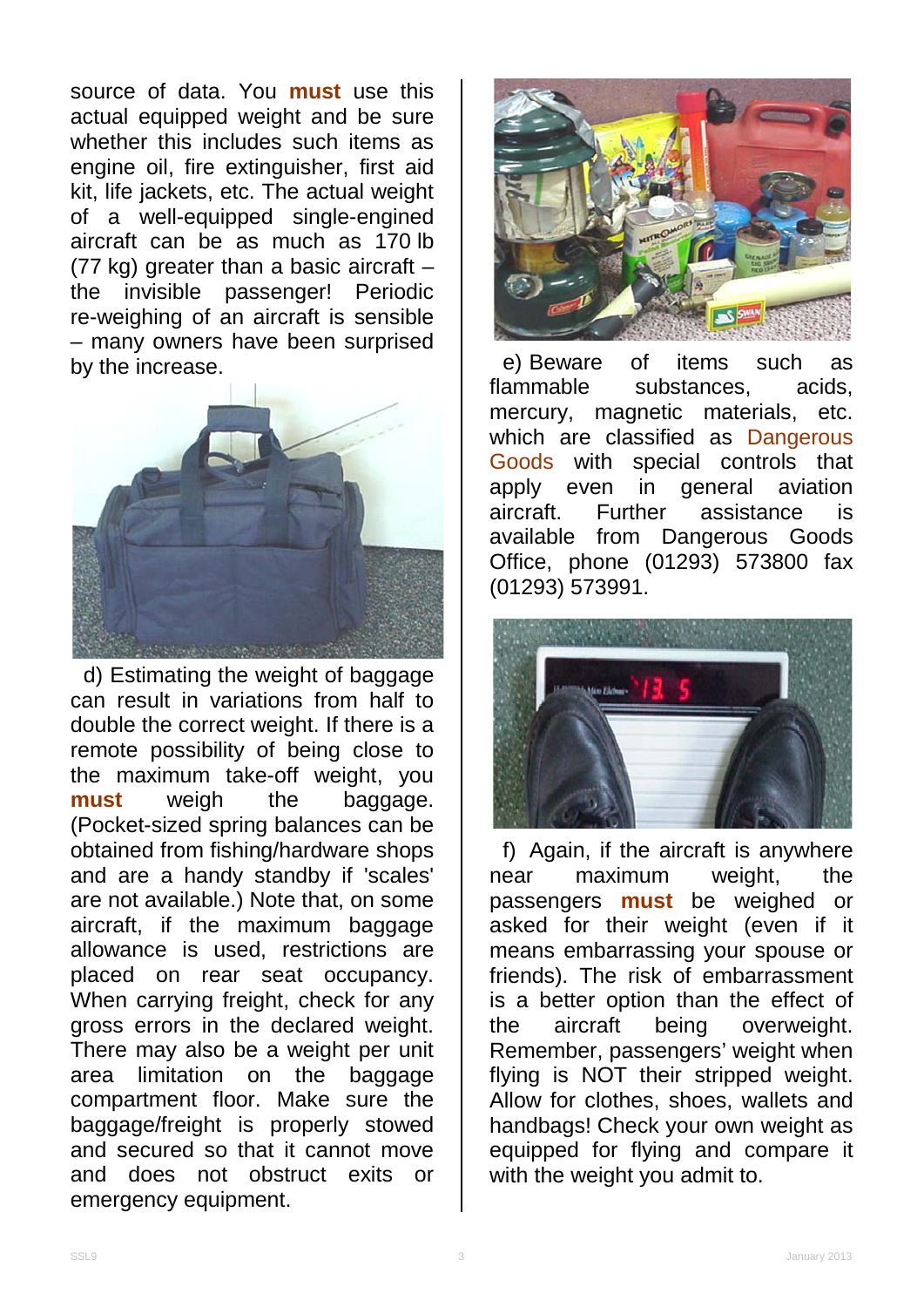g) Fuel gauges are often inaccurate and estimates of the weight of part-filled fuel tanks should err on the high side for weight (but **NOT** endurance) purposes. Be careful of mixed units such as litres/pounds/ kilograms/Imp gallons/US gallons.

h) If a long range or extra tank(s) has been fitted, the extra fuel could add a lot to the weight. Check that the contents marked at the filler cap(s) are the same as in the Pilot's Handbook/Flight Manual or Supplement and are **the ones you used for your calculations**.

i) See paragraph 4(g) on weight restrictions of Normal and Utility category.

#### **Note:**

| 1 $kg = 2.205 lb$                                 | 1 lb = $0.454$ kg     |
|---------------------------------------------------|-----------------------|
| 1 inch = $2.54$ cm                                | 1 cm = $0.394$ inches |
| 1 ft = $0.305$ metre                              | 1 m = $3.28$ ft       |
| 1 Imp gall = 4.546 litres 1 litre = 0.22 Imp gall |                       |
| 1 US gall = $3.785$ litres 1 litre = $0.264$ USG  |                       |
| 1 Imp gall = 1.205 USG $1$ USG = 0.83 Imp gall    |                       |
|                                                   |                       |

### **4 BALANCE (CENTRE OF GRAVITY)**

a) Balance refers to the location of the centre of gravity (cg) along the longitudinal axis of the aircraft. The cg is the point about which an aircraft would balance if it were possible to suspend it from that point. There are forward and aft limits established during certification flight testing; they are the extreme cg positions at which the longitudinal stability requirements can be met. Operation outside these limits means you would be flying in an area where the aircraft's handling has not been investigated, or is unsatisfactory. The limits for each aircraft are contained in the Pilot's

Operating Handbook/Flight Manual, UK Supplement or Weight and cg Schedule referred to in paragraph 3(c). The aircraft **must not** be flown outside these limits.

b) The cg is measured from a datum reference, which varies from one aircraft type to another - check the Handbook/Flight Manual. The arm is the horizontal distance (defined by the manufacturer) from the reference datum to the item of weight. The moment is the product of the weight of an item multiplied by its arm. Remember the see-saw, where a small weight at a large distance can be balanced by a large weight at a small distance.



c) Exceeding the forward cg limit usually results in:

- difficulty in rotating to take-off attitude;
- increased stall or minimum flying speed against full up elevator;
- extra tail downforce requires more lift from wing resulting in greater induced drag. This means higher fuel consumption and reduced range;
- inadequate nose up trim in the landing configuration necessitating a pull force throughout the approach making it more difficult to fly a stable approach;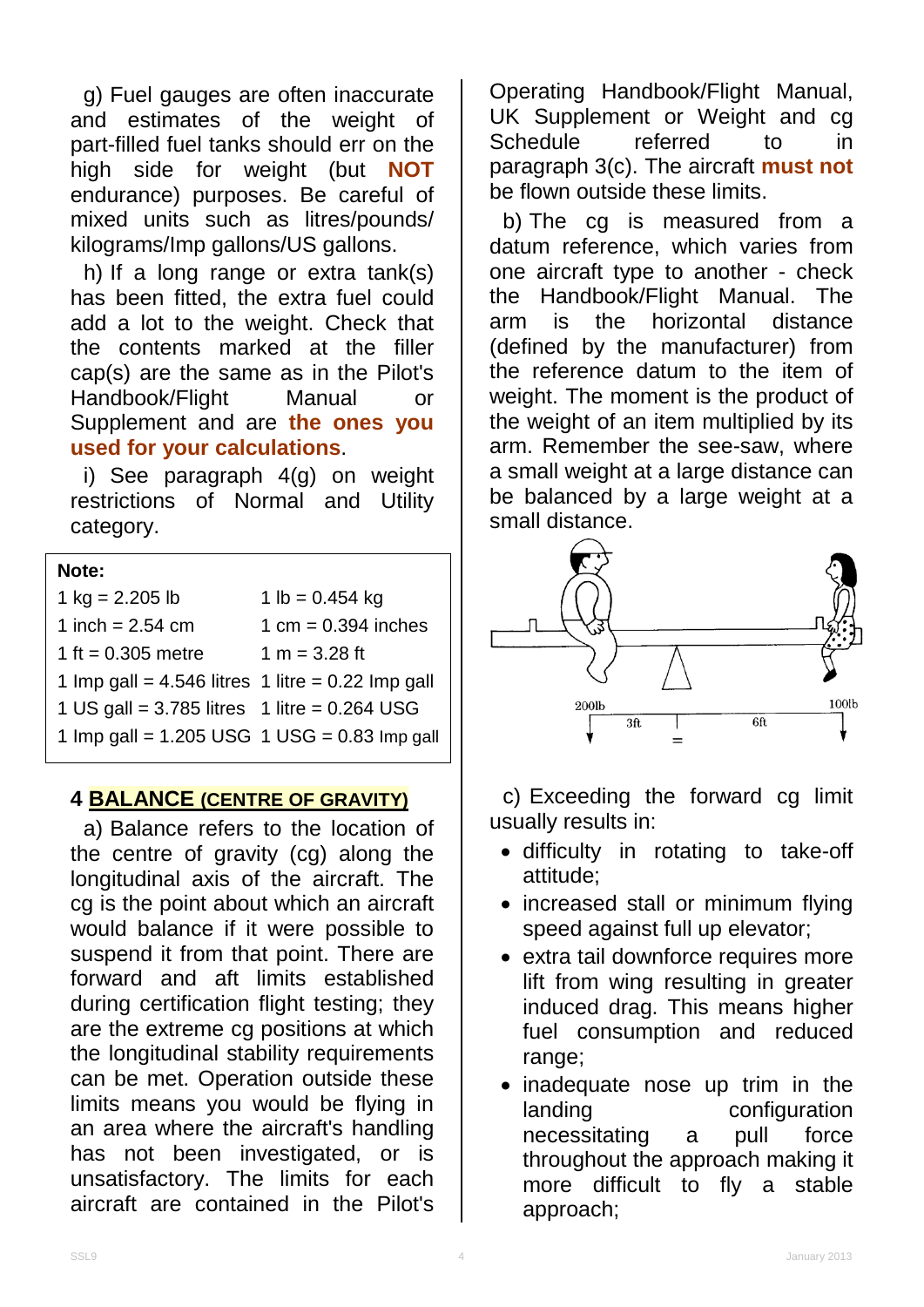- difficulty in flaring and holding the nose wheel off after touchdown. Many modern aircraft have deliberately restricted elevator travel (for stall behaviour reasons). Inability to hold the nose up during a bounce on landing can result in damaged nose landing gear and propeller;
- increased loads on the nose landing gear.

d) Exceeding the aft cg limit usually results in:

- pitch up at low speed and high power, leading to premature rotation on take-off or to inadvertent stall in the climb or during a go-around;
- on a tail wheel type, difficulty in raising the tail and in maintaining directional control on the ground;
- difficulty in trimming, especially at high power;
- longitudinal instability, particularly in turbulence, with the possibility of a reversal of control forces;
- degraded stall qualities to an unknown degree; or



• more difficult spin recovery, unexplored spin behaviour,<br>delayed or even inability to or even inability to recover.

e) Relatively small, but very heavy, objects can make a big difference, e.g. a tool box or spare parts. Be careful where you stow them and make sure they cannot move.

f) On many aircraft the cg moves as fuel is used; on some aircraft types it could move the cg forward to beyond the forward limit when flying solo. On other types the cg moves rearward with fuel use, thus, on a loaded aircraft the cg could move to beyond the aft limit. Aft-mounted long range tanks have a large effect. Careful cg calculation prior to flight will reveal any likely problems.

g) The following cg terms may be used (mainly on aircraft certificated to US or EASA regulations):

*Normal category* – normal flying, no spinning or aerobatic manoeuvres, bank angle may be restricted to 60°.

*Utility category* – manoeuvres in which bank angles exceed 60°, spinning (if permitted). No aerobatics.

h) There may be cg or weight restrictions on certain manoeuvres (e.g. steep turns, spinning, aerobatics etc.) imposed by the Pilot's Operating Handbook, Flight Manual or UK Supplement (e.g. on the Socata Rallye, the rear seats must be removed to remain within the permitted cg range for spinning or aerobatics).

i) Very light (or heavy) pilots flying solo may need ballast or other measures, particularly in some homebuilt and tandem two seat aircraft.

j) Any ballast (permanent or temporary) **must** be securely fixed.

k) When parachute dropping remember the effect of the movement of parachutists prior to and immediately after dropping.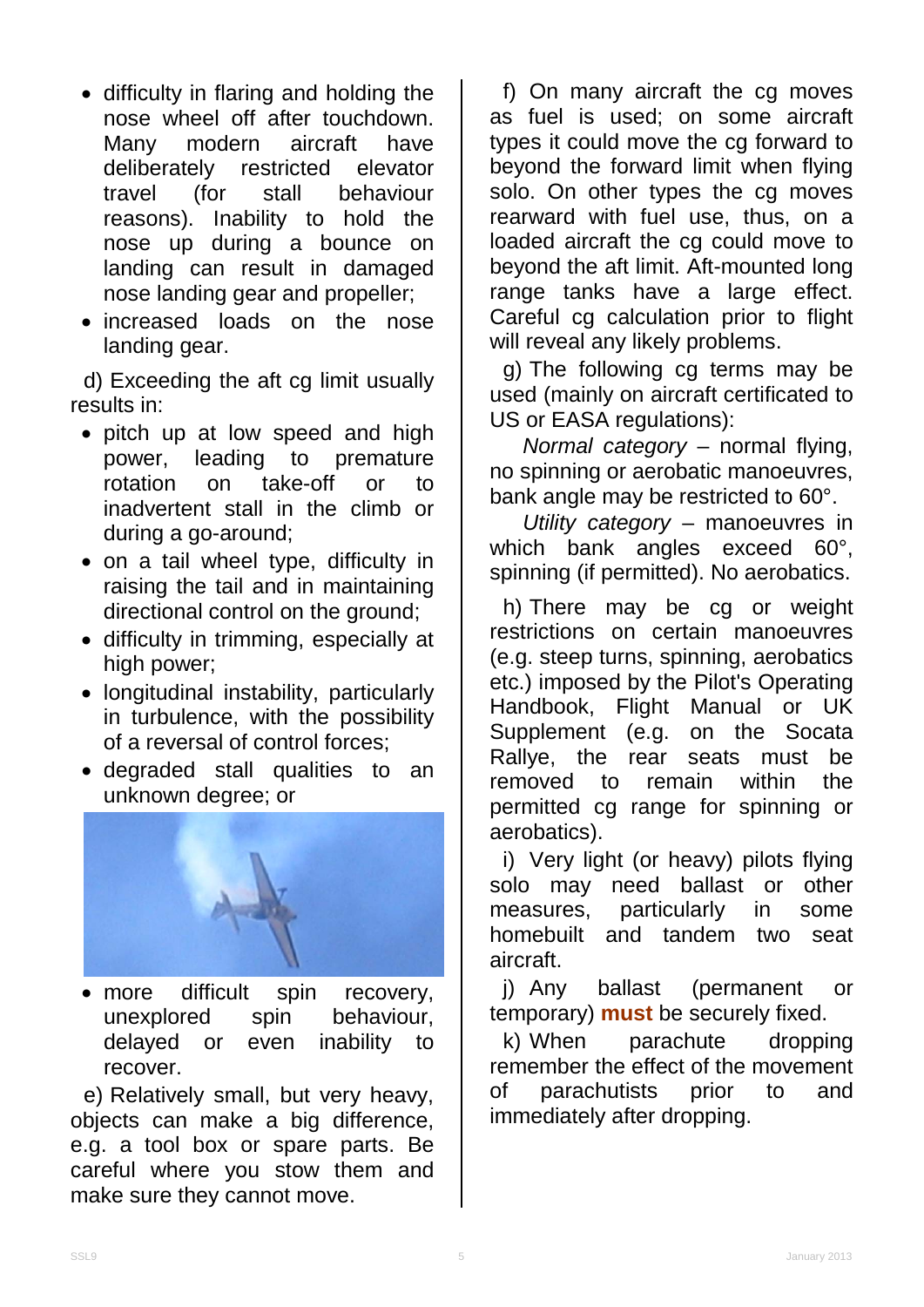## **5 CALCULATION**

The Pilot's Operating Handbook or Flight Manual contains a Weight and Balance section, with a worked example. The Limitations Section contains the permitted weight and cg limits. (Check to see if there are any CAA Supplements which further restrict weight or cg range.) The presentation varies from aircraft to aircraft and may be diagrammatic, graphical or tabular. You must be familiar with the method for **your** aircraft. Examples follow:

|                                                | <b>SAMPLE LOADING CALCULATION</b>                        |        |                     |
|------------------------------------------------|----------------------------------------------------------|--------|---------------------|
|                                                |                                                          | Weight | Moment <sup>*</sup> |
|                                                |                                                          | (kg)   | (kg.m)              |
|                                                | Empty weight (includes unusable fuel, full oil and other |        |                     |
|                                                | fluids) as well as extra equipment and navaids           | 662    | 663                 |
|                                                | 2 Fuel 139 litres at 0.72 kg/litre (standard tanks)      | 100    | 120                 |
| 3                                              | Pilot and front passenger                                | 150    | 140                 |
|                                                | Rear passenger                                           | 80     | 150                 |
| 5.                                             | Baggage or child's seat (54 kg max)                      | 40     | 100                 |
|                                                |                                                          |        |                     |
| <b>TOTAL WEIGHT AND MOMENT</b><br>1032<br>1173 |                                                          |        |                     |
|                                                |                                                          |        |                     |

*\* The moments are obtained by applying the known weights to the loading graph in item 2*.

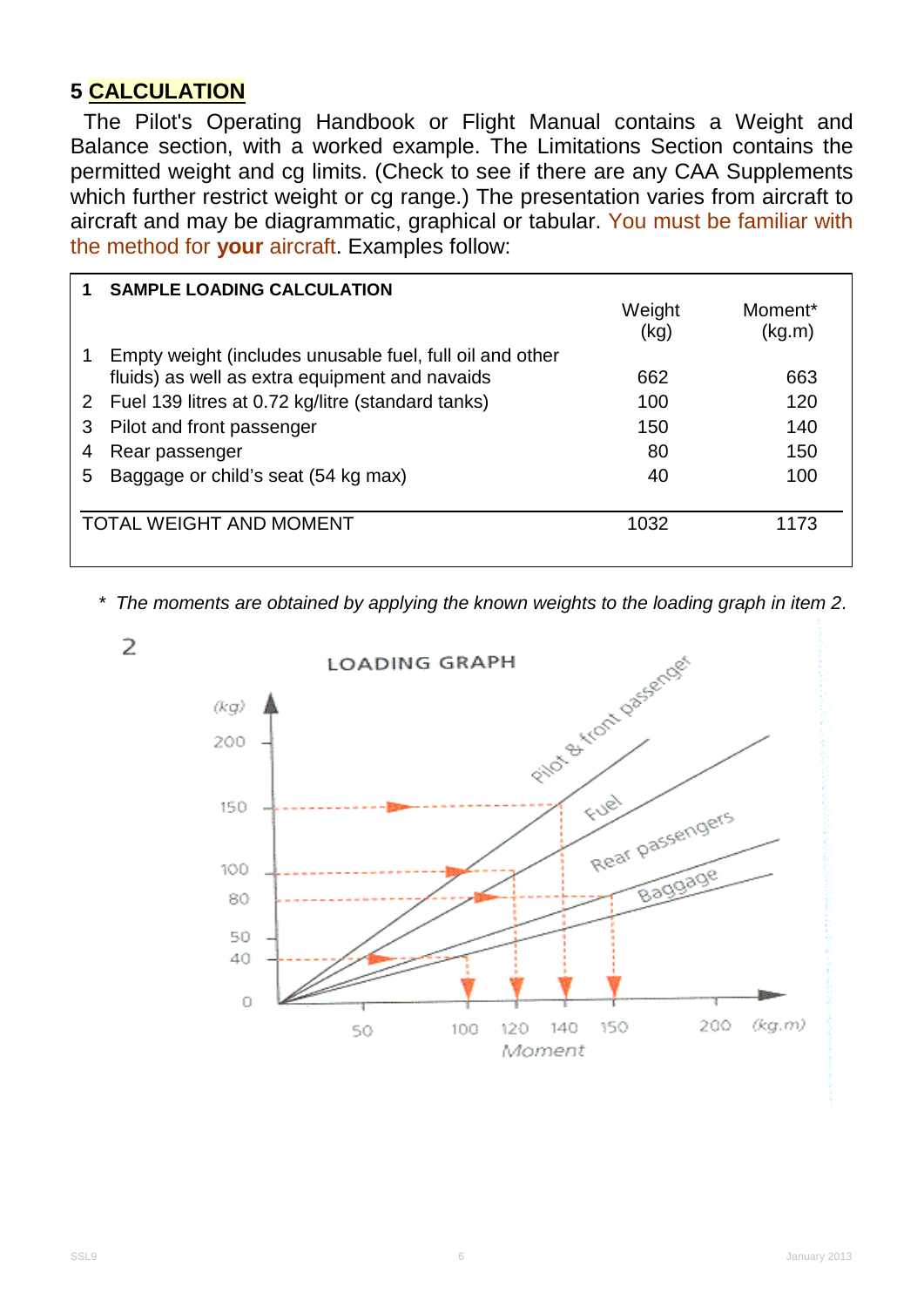| <b>WEIGHT LIMITATIONS</b><br>4                                                |                  |                             |  |  |  |  |  |  |
|-------------------------------------------------------------------------------|------------------|-----------------------------|--|--|--|--|--|--|
| <b>Normal category</b>                                                        |                  |                             |  |  |  |  |  |  |
| Maximum weight for take-off                                                   | 1043 kg          |                             |  |  |  |  |  |  |
| Maximum weight for landing                                                    | 1043 kg          |                             |  |  |  |  |  |  |
| Maximum weight for baggage                                                    |                  |                             |  |  |  |  |  |  |
| Or optional child seat                                                        | 54 kg            |                             |  |  |  |  |  |  |
| Utility category<br>Maximum weight for take-off<br>Maximum weight for landing | 907 kg<br>907 kg |                             |  |  |  |  |  |  |
| <b>FUEL CAPACITIES</b>                                                        |                  |                             |  |  |  |  |  |  |
| 2 Standard tanks of                                                           | 81.5 litres      | $(21.5 \text{ US gallons})$ |  |  |  |  |  |  |
| <b>Total fuel</b>                                                             | 163 litres       | (43 US gallons)             |  |  |  |  |  |  |
| Total usable fuel                                                             | 152 litres       | (40 US gallons)             |  |  |  |  |  |  |
| Unusable fuel                                                                 | 11 litres        | (3 US gallons)              |  |  |  |  |  |  |



+Restricted envelope for aerobatics (if permitted), spinning and other manoeuvres which may include steep turns.

## In this example it can be seen that the weight is below the maximum allowed and the cg is within limits.